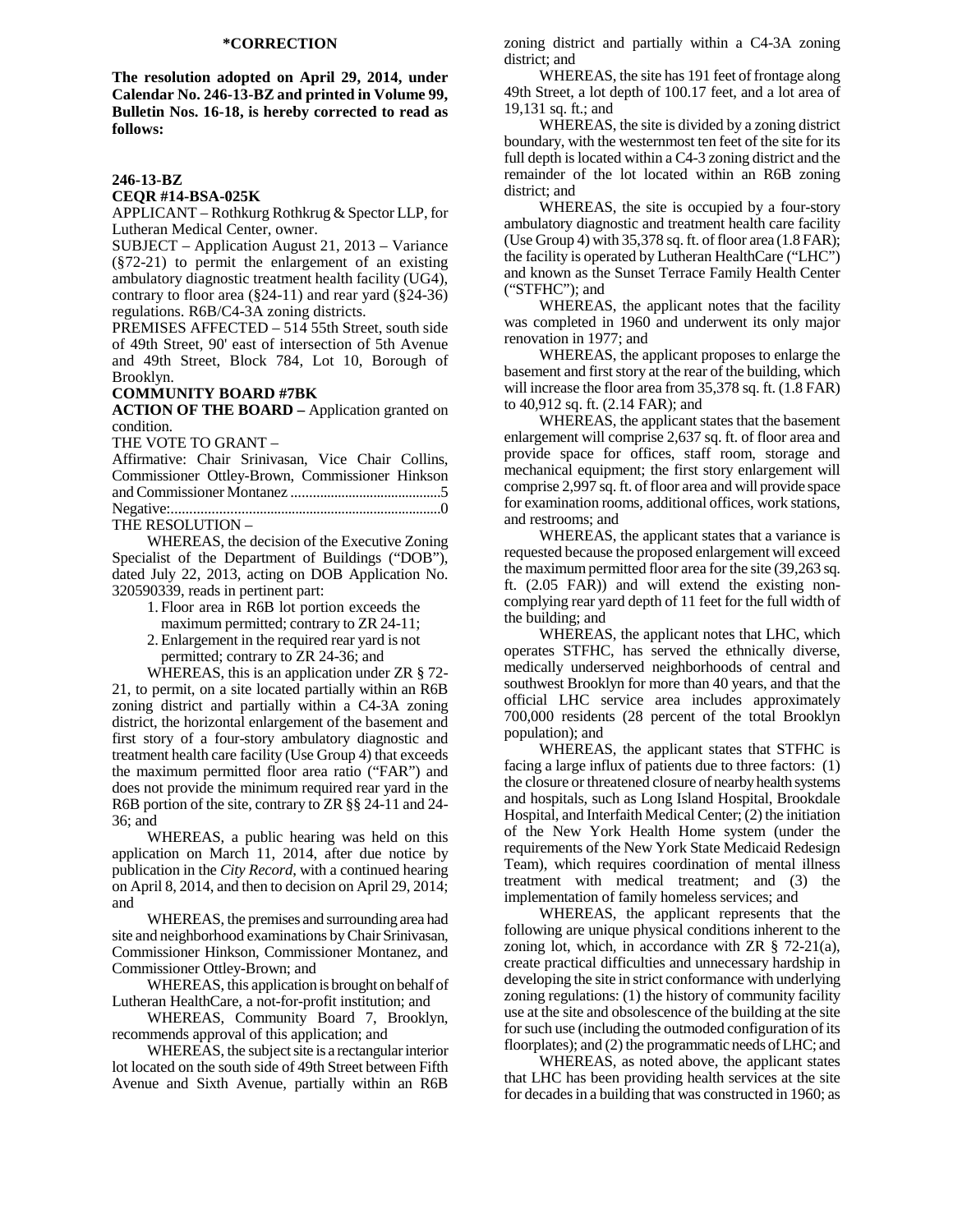### **246-13-BZ CEQR #14-BSA-025K**

such, community facility use at the site is wellestablished; and

 WHEREAS, the applicant notes that the building was constructed without a cellar; therefore, it must use above-grade spaces for common below-grade uses such a storage of materials and mechanical equipment; and

WHEREAS, in addition, the applicant states that the building was last renovated in 1977 and its layouts include redundancies and inefficiencies (such as a single entrance for all patients), which interfere with LHC's ability to provide quality health care; and

WHEREAS, the applicant states that the building must expand to satisfy LHC's programmatic needs, including providing: (1) proper separation of offices, storage space, and staff rooms from patient services; (2) expansion of the primary care areas; (3) establishment of dental care program space; (4) expansion of behavioral health patient areas; (5) separation of patients by health care need; and (6) for the elimination of the joint reception area, which is undesirable given the diversity of the services offered by LHC; and

WHEREAS, the applicant also states that remaining in the building is critical to the care STFHC provides to the surrounding community because many of its patients live nearby and cannot travel long distances for services; and

WHEREAS, the applicant contends that providing some services at the site and others offsite would substantially interfere with patient care, require duplication of non-patient spaces, services, and staff, and be inconsistent with the recommendations of the New York State Medicaid Redesign Team; and

WHEREAS, similarly, the applicant represents that relocating the facility entirely is not possible because there are no comparable buildings or sites within Sunset Park and that the vast majority of lots in the area (both vacant and occupied) have lot areas of approximately 2,000 sq. ft.—well below the size that would be needed to accommodate a suitable building for STFHC; and

WHEREAS, the applicant explored the feasibility of the following as-of-right development scenarios: (1) a three-story rear enlargement for a depth of 14 feet ("Scenario 1"); (2) a four-story enlargement to the west side of the building ("Scenario 2"); and (3) a complete renovation of the entire building, including significant demolition and reconstruction ("Scenario 3"); and

WHEREAS, the applicant states that Scenario 1 would not allow for the additional examination rooms and corridors due to its limited depth and it would not alleviate the entrance bottleneck caused by the single patient entrance; in addition, it would require the placement of medical examination and dental examination rooms on separate levels and would prevent the consolidation of staff spaces and instead separate such spaces by several stories with only one elevator connecting them; and

WHEREAS, the applicant states that Scenario 2 would result in approximately 60 percent less new program space than the proposal, resulting in a reduction and/or elimination of programs and funding; further, Scenario 2 would require reconfiguration of the boiler room, relocation of an egress stair, and the installation of a new sprinkler system, at significant cost; and

WHEREAS, as for Scenario 3, the applicant represents that it is not viable due to the costs involved and the significant disruptions in patient care; and

WHEREAS, accordingly, the applicant asserts that the building's inefficiencies and LHC's programmatic needs are best addressed with the proposed horizontal enlargement; and

WHEREAS, based upon the above, the Board finds that the history of community facility use at the site and the obsolescence of the building, when considered in conjunction with the programmatic needs of LHC, create unnecessary hardship and practical difficulty in developing the site in compliance with the applicable zoning regulations; and

WHEREAS, since LHC is a non-profit institution and the variance is needed to further its non-profit mission, the finding set forth at ZR § 72-21(b) does not have to be made in order to grant the variance requested in this application; and

WHEREAS, the applicant represents that, per ZR § 72-21(c), the variance, if granted, will not alter the essential character of the neighborhood, will not substantially impair the appropriate use or development of adjacent property, and will not be detrimental to the public welfare; and

WHEREAS, the applicant represents that the neighborhood is characterized by a mix of low- to medium-density residential, community facility, and, where permitted, commercial uses; and

WHEREAS, the applicant states that the site has been occupied by a medical facility for more than 50 years, that Use Group 4 is permitted as-of-right in the subject zoning districts (R6B and C4-3A), and that the operator of the facility is an organization with significant ties to the community; and

 WHEREAS, as to adjacent properties, the applicant states that there are mixed residential and commercial buildings along Fifth Avenue to the west of the site, and residential buildings to the north, east, and south of the site; and

WHEREAS, the applicant states that the proposed enlargement is a continuation of the building's existing, non-complying rear yard depth of 11 feet and that its impact upon the residences to the south is mitigated by the fact that those buildings provide complying rear yards with depths of 30 feet and are separated from the site by a retaining wall and a fence; and

WHEREAS, as to the FAR waiver, the applicant asserts that while it is modest (the proposal seeks 0.09 FAR greater than is permitted at the site), a noted above, the additional floor area is essential to LHC's ability to carry out its programmatic needs; further, the additional floor area will be located entirely within the rear of the site, will have no impact on the building's overall height, number of stories or appearance from the street, and is within the ten-percent increase in floor area permitted by special permit under ZR § 73-63 (*Enlargement of Non-Residential Buildings*); and

WHEREAS, accordingly, the Board finds that this action will not alter the essential character of the surrounding neighborhood nor impair the use or development of adjacent properties, nor will it be detrimental to the public welfare; and

WHEREAS, the applicant states that the hardship was not self-created and that no development that